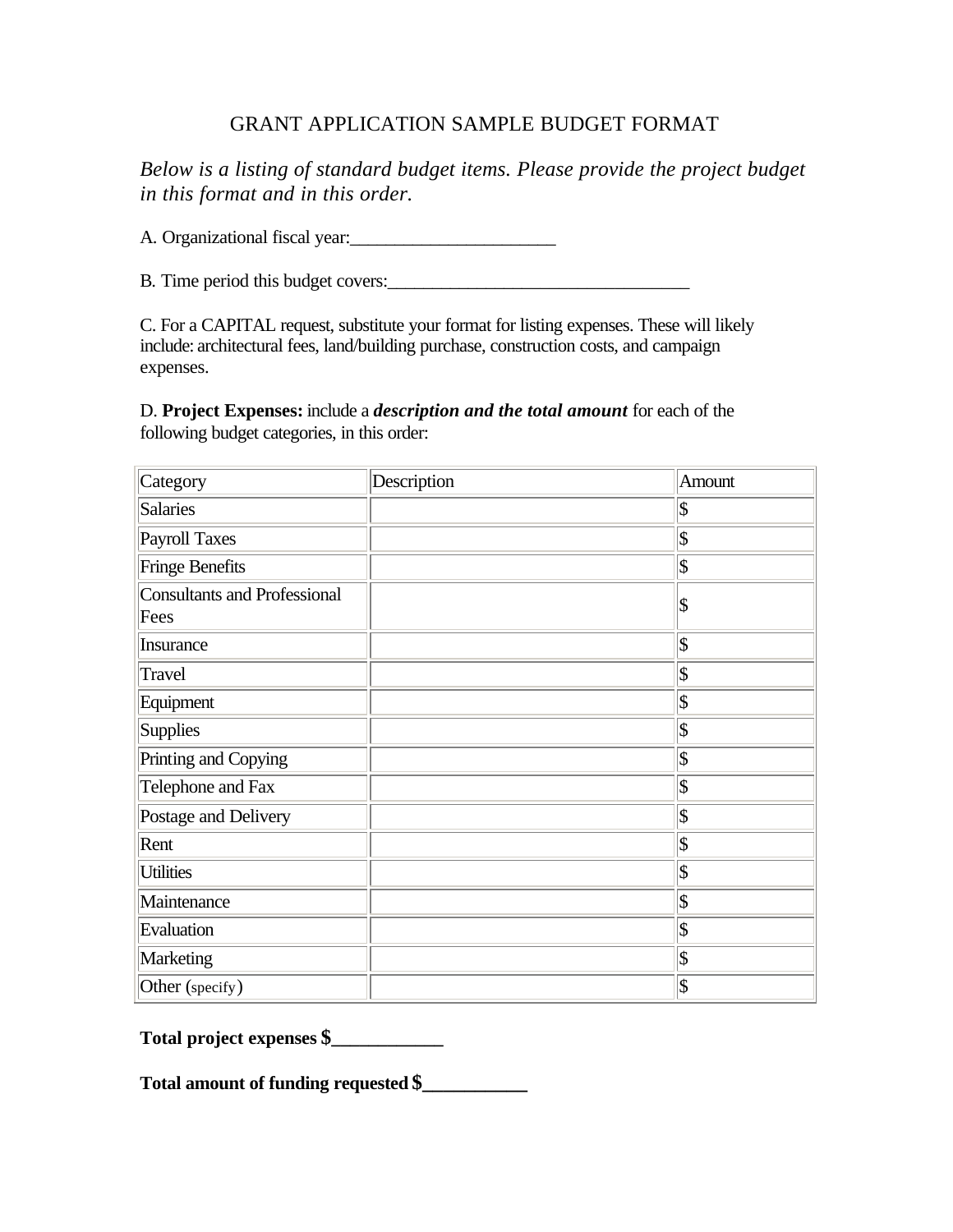E. **Revenue:** include a **description and the total amount** for each of the following budget categories, in this order; please indicate which sources of revenue are committed and which are pending.

| Category               | Description | Committed                  | Pending                    |
|------------------------|-------------|----------------------------|----------------------------|
| Local Government       |             | $ \$\$                     | $\overline{\$}$            |
| State Government       |             | $ \mathsf{\$}$             | $\overline{\$}$            |
| Federal Government     |             | $ \mathsf{\$}$             | $\overline{\$}$            |
| Foundations (itemize)  |             | \$                         | \$                         |
| Corporations (itemize) |             | $ \mathsf{\$}$             | $\boldsymbol{\mathsf{S}}$  |
| Individuals            |             | $\overline{\mathcal{S}}$   | $\vert$ \$                 |
| Other (specify)        |             | $\boldsymbol{\mathsf{\$}}$ | $\overline{\$}$            |
|                        |             | $ \mathbf{\$}$             | $\overline{\$}$            |
|                        |             | $ \mathbf{\$}$             | $\boldsymbol{\mathsf{\$}}$ |
|                        |             | $\overline{\mathbb{S}}$    | $\overline{\$}$            |

Grants/Contracts/Contributions

Total Contributions Committed: \$\_\_\_\_\_\_\_\_\_\_\_\_\_\_\_\_\_\_\_

Total Contributions Pending: \$\_\_\_\_\_\_\_\_\_\_\_\_\_\_\_\_\_\_\_\_\_

Other Revenues